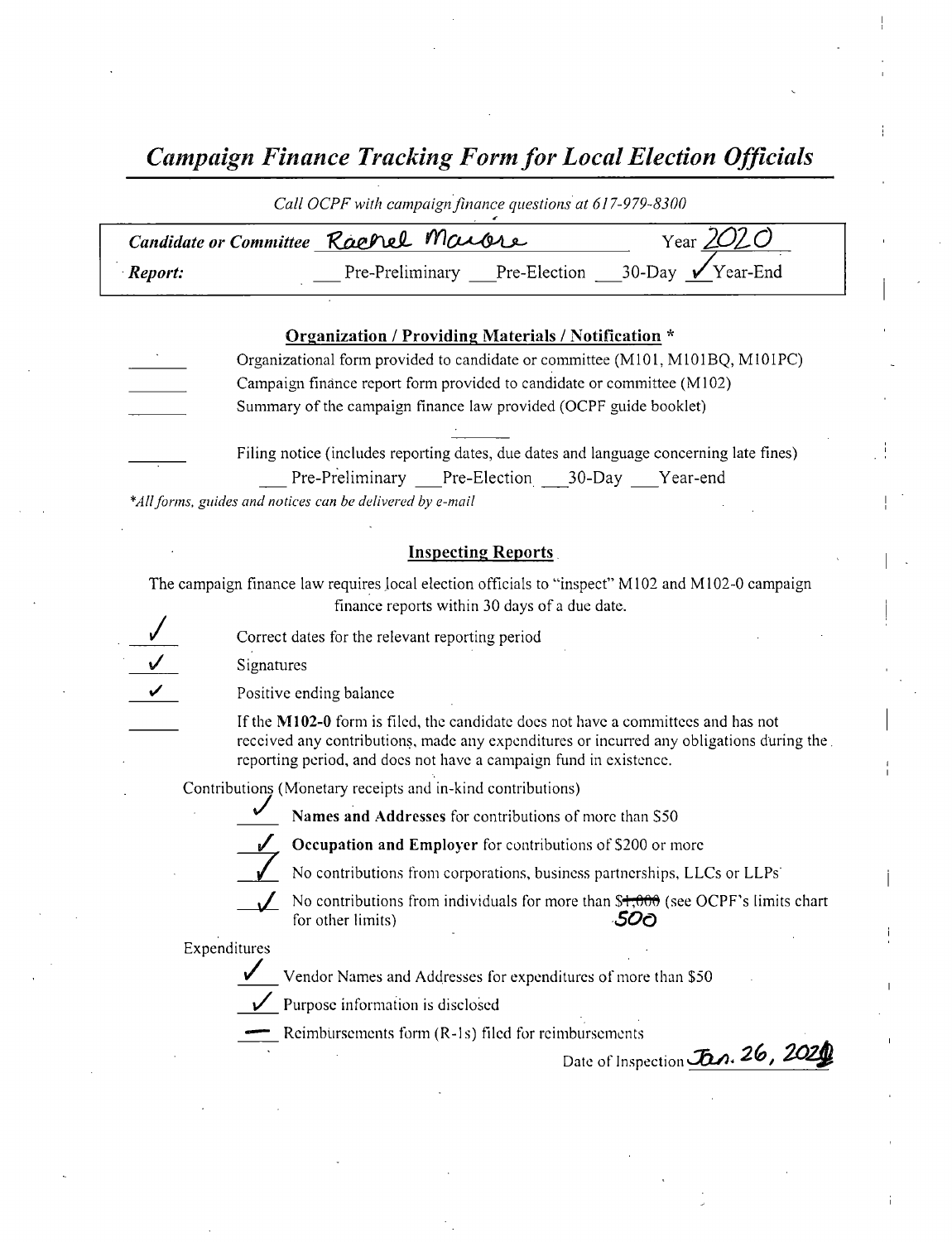| Commonwealth<br>of Massachusetts |                                                                                                                                                                                                                                                                                                                                                                                                                                                                                                                                                                                                                                                                                                                                                                                                                                                                                                                                                                                                                                                                                                                                                                                                                                                                                                                                                                                                                                                                                                                                                                                                                                                                                                                                                                                                                    | <b>Municipal Form</b> | <b>Office of Campaign and Political Finance</b> | JAN 19 2021                                                                                          | 尼           |
|----------------------------------|--------------------------------------------------------------------------------------------------------------------------------------------------------------------------------------------------------------------------------------------------------------------------------------------------------------------------------------------------------------------------------------------------------------------------------------------------------------------------------------------------------------------------------------------------------------------------------------------------------------------------------------------------------------------------------------------------------------------------------------------------------------------------------------------------------------------------------------------------------------------------------------------------------------------------------------------------------------------------------------------------------------------------------------------------------------------------------------------------------------------------------------------------------------------------------------------------------------------------------------------------------------------------------------------------------------------------------------------------------------------------------------------------------------------------------------------------------------------------------------------------------------------------------------------------------------------------------------------------------------------------------------------------------------------------------------------------------------------------------------------------------------------------------------------------------------------|-----------------------|-------------------------------------------------|------------------------------------------------------------------------------------------------------|-------------|
|                                  | Fill in Reporting Period dates:<br>Beginning Date:                                                                                                                                                                                                                                                                                                                                                                                                                                                                                                                                                                                                                                                                                                                                                                                                                                                                                                                                                                                                                                                                                                                                                                                                                                                                                                                                                                                                                                                                                                                                                                                                                                                                                                                                                                 | Jan 1, 2020           | Ending Date:                                    | File with: Lity or Town <del>Clear or Hection Commissie</del><br>Date: Dec 31, 2020 DMPTON, MA 01060 |             |
|                                  |                                                                                                                                                                                                                                                                                                                                                                                                                                                                                                                                                                                                                                                                                                                                                                                                                                                                                                                                                                                                                                                                                                                                                                                                                                                                                                                                                                                                                                                                                                                                                                                                                                                                                                                                                                                                                    |                       |                                                 |                                                                                                      |             |
|                                  | Type of Report: (Check one)                                                                                                                                                                                                                                                                                                                                                                                                                                                                                                                                                                                                                                                                                                                                                                                                                                                                                                                                                                                                                                                                                                                                                                                                                                                                                                                                                                                                                                                                                                                                                                                                                                                                                                                                                                                        |                       |                                                 |                                                                                                      |             |
|                                  | 8th day preceding preliminary<br>8th day preceding election                                                                                                                                                                                                                                                                                                                                                                                                                                                                                                                                                                                                                                                                                                                                                                                                                                                                                                                                                                                                                                                                                                                                                                                                                                                                                                                                                                                                                                                                                                                                                                                                                                                                                                                                                        |                       | $\Box$ 30 day after election                    | $\triangledown$ year-end report                                                                      | dissolution |
|                                  |                                                                                                                                                                                                                                                                                                                                                                                                                                                                                                                                                                                                                                                                                                                                                                                                                                                                                                                                                                                                                                                                                                                                                                                                                                                                                                                                                                                                                                                                                                                                                                                                                                                                                                                                                                                                                    |                       |                                                 |                                                                                                      |             |
| Rachel Maiore                    | Candidate Full Name (if applicable)                                                                                                                                                                                                                                                                                                                                                                                                                                                                                                                                                                                                                                                                                                                                                                                                                                                                                                                                                                                                                                                                                                                                                                                                                                                                                                                                                                                                                                                                                                                                                                                                                                                                                                                                                                                |                       | The Committee to Elect Rachel Maiore            | Committee Name                                                                                       |             |
|                                  | Northampton MA City Council Ward 7                                                                                                                                                                                                                                                                                                                                                                                                                                                                                                                                                                                                                                                                                                                                                                                                                                                                                                                                                                                                                                                                                                                                                                                                                                                                                                                                                                                                                                                                                                                                                                                                                                                                                                                                                                                 |                       | Robert Gardner                                  |                                                                                                      |             |
|                                  | Office Sought and District                                                                                                                                                                                                                                                                                                                                                                                                                                                                                                                                                                                                                                                                                                                                                                                                                                                                                                                                                                                                                                                                                                                                                                                                                                                                                                                                                                                                                                                                                                                                                                                                                                                                                                                                                                                         |                       |                                                 | Name of Committee Treasurer                                                                          |             |
|                                  | 392 Chesterfield Road, Leeds, MA 01053<br><b>Residential Address</b>                                                                                                                                                                                                                                                                                                                                                                                                                                                                                                                                                                                                                                                                                                                                                                                                                                                                                                                                                                                                                                                                                                                                                                                                                                                                                                                                                                                                                                                                                                                                                                                                                                                                                                                                               |                       | 392 Chesterfield Road, Leeds, MA 01053          | <b>Committee Mailing Address</b>                                                                     |             |
| E-mail:                          | rmaiore@gmail.com                                                                                                                                                                                                                                                                                                                                                                                                                                                                                                                                                                                                                                                                                                                                                                                                                                                                                                                                                                                                                                                                                                                                                                                                                                                                                                                                                                                                                                                                                                                                                                                                                                                                                                                                                                                                  | E-mail:               |                                                 | Rachel4Ward7@gmail.com                                                                               |             |
| Phone # (optional):              | $(413)$ 341-3433                                                                                                                                                                                                                                                                                                                                                                                                                                                                                                                                                                                                                                                                                                                                                                                                                                                                                                                                                                                                                                                                                                                                                                                                                                                                                                                                                                                                                                                                                                                                                                                                                                                                                                                                                                                                   |                       | Phone # (optional):                             | (413) 341 - 3433                                                                                     |             |
|                                  |                                                                                                                                                                                                                                                                                                                                                                                                                                                                                                                                                                                                                                                                                                                                                                                                                                                                                                                                                                                                                                                                                                                                                                                                                                                                                                                                                                                                                                                                                                                                                                                                                                                                                                                                                                                                                    |                       |                                                 |                                                                                                      |             |
|                                  | <b>SUMMARY BALANCE INFORMATION:</b>                                                                                                                                                                                                                                                                                                                                                                                                                                                                                                                                                                                                                                                                                                                                                                                                                                                                                                                                                                                                                                                                                                                                                                                                                                                                                                                                                                                                                                                                                                                                                                                                                                                                                                                                                                                |                       |                                                 |                                                                                                      |             |
|                                  | Line 1: Ending Balance from previous report                                                                                                                                                                                                                                                                                                                                                                                                                                                                                                                                                                                                                                                                                                                                                                                                                                                                                                                                                                                                                                                                                                                                                                                                                                                                                                                                                                                                                                                                                                                                                                                                                                                                                                                                                                        |                       |                                                 | 136.99                                                                                               |             |
|                                  |                                                                                                                                                                                                                                                                                                                                                                                                                                                                                                                                                                                                                                                                                                                                                                                                                                                                                                                                                                                                                                                                                                                                                                                                                                                                                                                                                                                                                                                                                                                                                                                                                                                                                                                                                                                                                    |                       |                                                 |                                                                                                      |             |
|                                  | Line 2: Total receipts this period (page 3, line 11)                                                                                                                                                                                                                                                                                                                                                                                                                                                                                                                                                                                                                                                                                                                                                                                                                                                                                                                                                                                                                                                                                                                                                                                                                                                                                                                                                                                                                                                                                                                                                                                                                                                                                                                                                               |                       |                                                 | 1,010                                                                                                |             |
|                                  | Line 3: Subtotal (line 1 plus line 2)                                                                                                                                                                                                                                                                                                                                                                                                                                                                                                                                                                                                                                                                                                                                                                                                                                                                                                                                                                                                                                                                                                                                                                                                                                                                                                                                                                                                                                                                                                                                                                                                                                                                                                                                                                              |                       |                                                 | 1,146.99                                                                                             |             |
|                                  | Line 4: Total expenditures this period (page 5, line 14)                                                                                                                                                                                                                                                                                                                                                                                                                                                                                                                                                                                                                                                                                                                                                                                                                                                                                                                                                                                                                                                                                                                                                                                                                                                                                                                                                                                                                                                                                                                                                                                                                                                                                                                                                           |                       |                                                 | 102.4                                                                                                |             |
|                                  | Line 5: Ending Balance (line 3 minus line 4)                                                                                                                                                                                                                                                                                                                                                                                                                                                                                                                                                                                                                                                                                                                                                                                                                                                                                                                                                                                                                                                                                                                                                                                                                                                                                                                                                                                                                                                                                                                                                                                                                                                                                                                                                                       |                       |                                                 | 1,044.59                                                                                             |             |
|                                  | Line 6: Total in-kind contributions this period (page 6)                                                                                                                                                                                                                                                                                                                                                                                                                                                                                                                                                                                                                                                                                                                                                                                                                                                                                                                                                                                                                                                                                                                                                                                                                                                                                                                                                                                                                                                                                                                                                                                                                                                                                                                                                           |                       |                                                 |                                                                                                      |             |
|                                  | Line 7: Total (all) outstanding liabilities (page 7)                                                                                                                                                                                                                                                                                                                                                                                                                                                                                                                                                                                                                                                                                                                                                                                                                                                                                                                                                                                                                                                                                                                                                                                                                                                                                                                                                                                                                                                                                                                                                                                                                                                                                                                                                               |                       |                                                 | U                                                                                                    |             |
|                                  | Line 8: Name of bank(s) used: Florence Bank                                                                                                                                                                                                                                                                                                                                                                                                                                                                                                                                                                                                                                                                                                                                                                                                                                                                                                                                                                                                                                                                                                                                                                                                                                                                                                                                                                                                                                                                                                                                                                                                                                                                                                                                                                        |                       |                                                 |                                                                                                      |             |
| ⊠                                | <b>Affidavit of Committee Treasurer:</b><br>I certify that I have examined this report including attached schedules and it is, to the best of my knowledge and belief, a true and complete statement of all campaign finance<br>activity, including all contributions, loans, receipts, expenditures, disburgements, in-kind contributions and liabilities for this reporting period and represents the campaign<br>finance activity of all persons acting under the authority of on behalf of this committee in accordance with the requirements of M.G.L. c. 55<br>Signed under the penalties of perjury:<br><b>FOR CANDIDATE FILINGS ONLY:</b> Affidavit of Candidate: (check 1 box only)<br><b>Candidate with Committee</b><br>I certify that I have examined this report including attached schedules and it is, to the best of my knowledge and belief, a true and complete statement of all campaign finance<br>activity, of all persons acting under the authority or on behalf of this committee in accordance with the requirements of M.G.L. c. 55. I have not received any contributions,<br>incurred any liabilities nor made any expenditures on my behalf during this reporting period that are not otherwise disclosed in this report.<br><b>Candidate without Committee</b><br>I certify that I have examined this report including attached schedules and it is, to the best of my knowledge and belief, a true and complete statement of all campaign<br>finance activity, including contributions, loans, receipts, expenditures, disbursements, in-kind contributions and liabilities for this reporting period and represents the<br>campaign finance activity of all persons acting under the authority or on behalf of this candidate in accordance with the requirements of M.G.L. c. 55. |                       | (Treasurer's signature)                         | Date:                                                                                                | 202         |

 $\sim$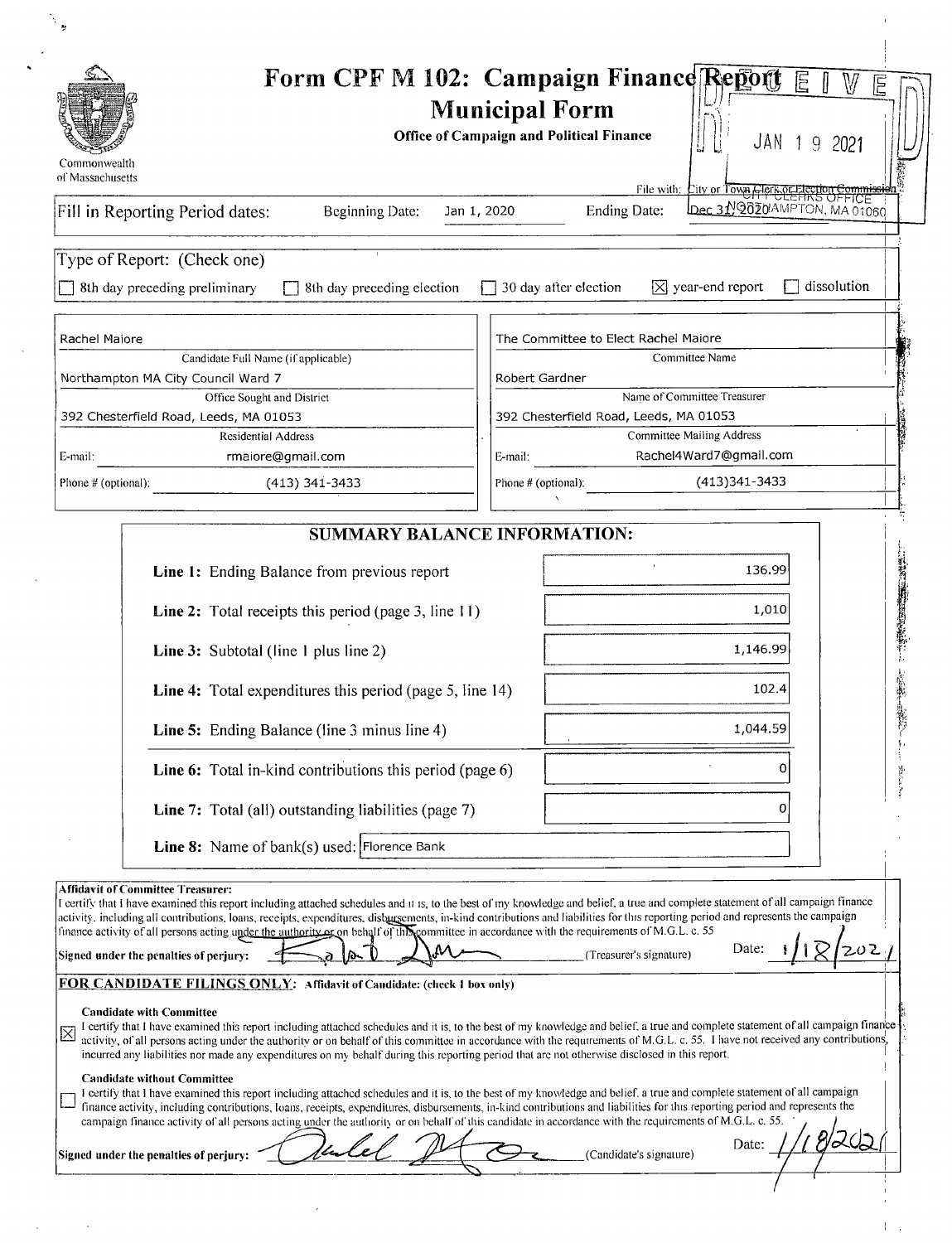# SCHEDULE A: RECEIPTS

M.G.L. c. 55 requires that the name and residential address be reported, in alphabetical order, for all receipts over \$50 in a calendar year. Committees must keep detailed accounts and records of all receipts, but need only itemize those receipts over \$50. In addition, the occupation and employer must be reported for all persons who contribute \$200 or more in a calendar year.

(A "Schedule A: Receipts" attachment is available to complete, print and attach to this report, if additional pages are required to report all receipts. Please include your committee name and a page number on each page.)

| <b>Date Received</b>                                                         | <b>Name and Residential Address</b><br>(alphabetical listing required) | Amount                  | <b>Occupation &amp; Employer</b><br>(for contributions of \$200 or more) |
|------------------------------------------------------------------------------|------------------------------------------------------------------------|-------------------------|--------------------------------------------------------------------------|
| 1/30/2020                                                                    | Grosso, Michael, 41 Indian Hill, Florence                              | 10                      |                                                                          |
| 1/4/2020                                                                     | Sproull, Lee, 352 Chesterfield Road, Leeds                             | 500                     | retired professor                                                        |
| 1/4/2020                                                                     | Sproull, Robert, 352 Chesterfield Road,<br>Leeds                       |                         | 500 Fetired computer science                                             |
|                                                                              |                                                                        |                         |                                                                          |
|                                                                              |                                                                        |                         |                                                                          |
|                                                                              |                                                                        |                         |                                                                          |
|                                                                              |                                                                        |                         |                                                                          |
|                                                                              |                                                                        |                         |                                                                          |
|                                                                              |                                                                        |                         |                                                                          |
|                                                                              |                                                                        |                         |                                                                          |
|                                                                              |                                                                        |                         |                                                                          |
|                                                                              |                                                                        |                         |                                                                          |
| Line 9: Total Receipts over \$50 (or listed above)<br>1,010                  |                                                                        |                         |                                                                          |
| Line 10: Total Receipts \$50 and under* (not listed above)                   |                                                                        | 0                       | The President                                                            |
| Line 11: TOTAL RECEIPTS IN THE PERIOD<br>$1,010$ $\left  \leftarrow \right.$ |                                                                        | Enter on page 1, line 2 |                                                                          |

If you have itemized receipts of\$ <sup>50</sup> and under, include them in line 9. Line <sup>10</sup> should include only those receipts not itemized above.

|<br>|

- 1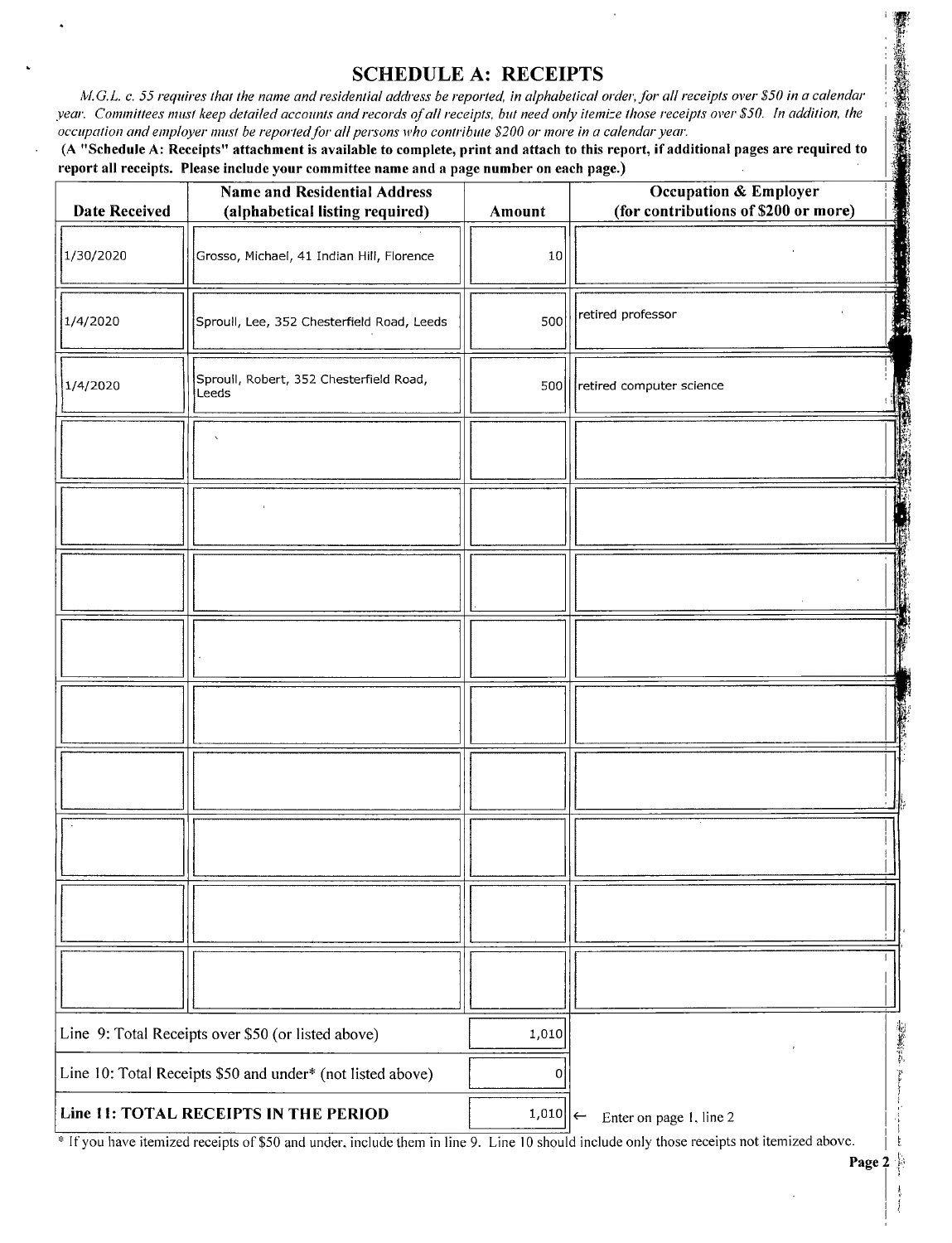| <b>SCHEDULE A: RECEIPTS (continued)</b> |                                                                        |             |                                                               |  |  |
|-----------------------------------------|------------------------------------------------------------------------|-------------|---------------------------------------------------------------|--|--|
| <b>Date Received</b>                    | <b>Name and Residential Address</b><br>(alphabetical listing required) | Amount      | Occupation & Employer<br>(for contributions of \$200 or more) |  |  |
|                                         |                                                                        |             |                                                               |  |  |
|                                         |                                                                        |             |                                                               |  |  |
|                                         |                                                                        |             |                                                               |  |  |
|                                         |                                                                        |             |                                                               |  |  |
|                                         |                                                                        |             |                                                               |  |  |
|                                         |                                                                        |             |                                                               |  |  |
|                                         |                                                                        |             |                                                               |  |  |
|                                         |                                                                        |             |                                                               |  |  |
|                                         |                                                                        |             |                                                               |  |  |
|                                         |                                                                        |             |                                                               |  |  |
|                                         |                                                                        |             |                                                               |  |  |
|                                         |                                                                        |             |                                                               |  |  |
|                                         |                                                                        |             |                                                               |  |  |
|                                         | Line 9: Total Receipts over \$50 (or listed above)                     |             |                                                               |  |  |
|                                         | Line 10: Total Receipts \$50 and under* (not listed above)             |             |                                                               |  |  |
|                                         | Line 11: TOTAL RECEIPTS IN THE PERIOD                                  | $1,010$   ← | Enter on page 1, line 2                                       |  |  |

### SCHEDULE A: RECEIPTS (continued)

.

If you have itemized receipts of \$50 and under, include them in line 9. Line 10 should include only those receipts not itemized above.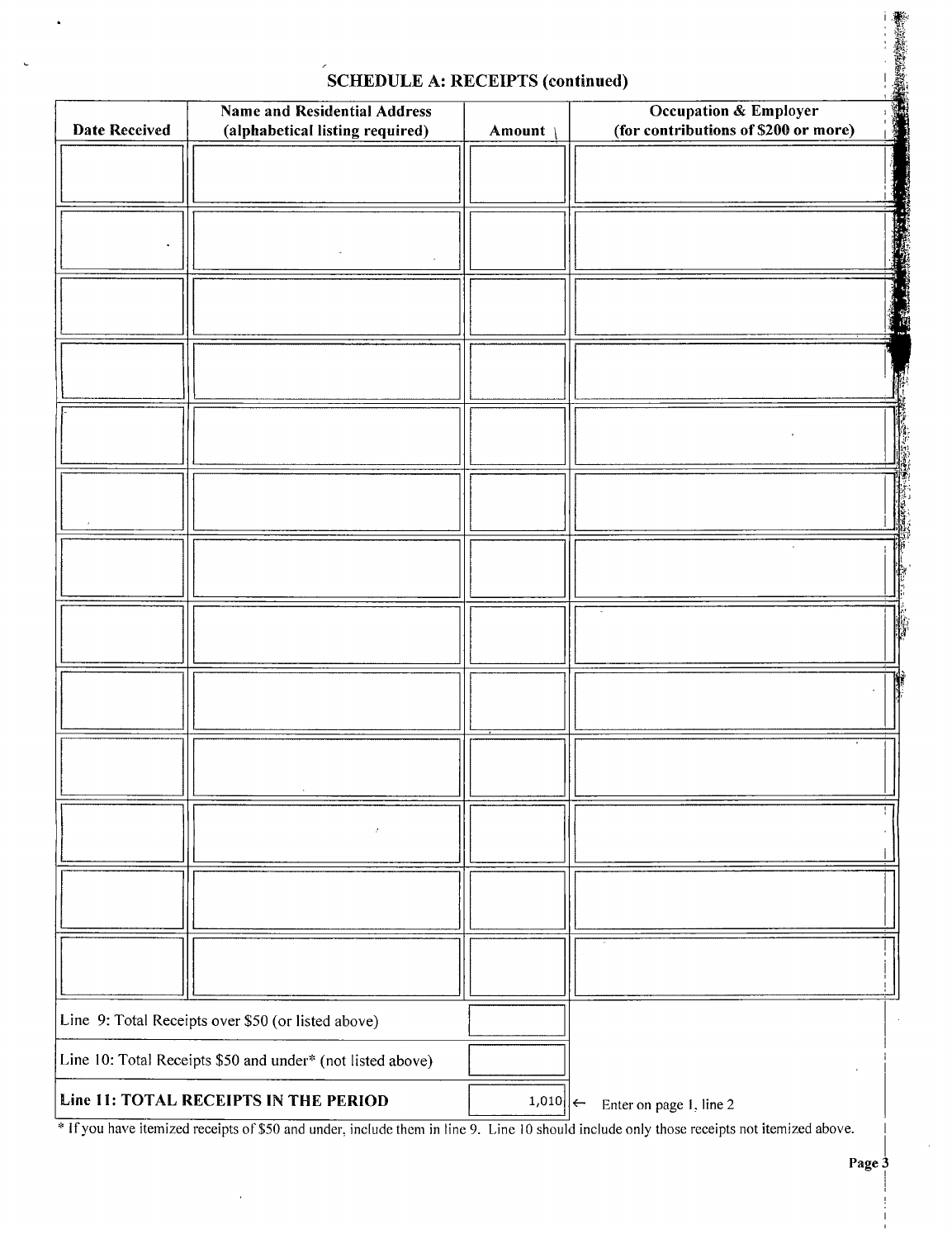### SCHEDULE B: EXPENDITURES

A/. G. L. c. 55 requires committees to list, in alphabetical order, all expenditures over\$ 50 in a reporting period. Committees must keep detailed accounts and records of all expenditures, but need only itemize those over \$50. Expenditures \$50 and under may be added together,<br>from committee records, and reported on line 13. from committee records, and reported on line 13. And  $\frac{1}{2}$  if  $\frac{1}{2}$ 

A "Schedule B: Expenditures" attachment is available to complete, print and attach to this report, if additional pages are required to report all expenditures. Please include your committee name and a page number on each page.)

| Date Paid | To Whom Paid<br>(alphabetical listing) | <b>Address</b>                                                                  | <b>Purpose of Expenditure</b> | Amount |
|-----------|----------------------------------------|---------------------------------------------------------------------------------|-------------------------------|--------|
| 1/29/2020 | ActBlue                                | PO Box 441146, Somerville, MA                                                   | Service Fee - contributions   | 0      |
| 3/31/2020 | Wordpress.com                          | 60 29th Street #343, San<br>Francisco, CA 94110                                 | website fees                  | 10.    |
|           |                                        |                                                                                 |                               |        |
|           |                                        |                                                                                 |                               |        |
|           |                                        |                                                                                 |                               |        |
|           |                                        |                                                                                 |                               |        |
|           |                                        |                                                                                 |                               |        |
|           |                                        |                                                                                 |                               |        |
|           |                                        |                                                                                 |                               |        |
|           |                                        |                                                                                 |                               |        |
|           |                                        |                                                                                 |                               |        |
|           |                                        |                                                                                 |                               |        |
|           |                                        | Line 12: Total Expenditures over \$50 (or listed above)                         |                               | 102.4  |
|           |                                        | Line 13: Total Expenditures \$50 and under* (not listed above)                  |                               |        |
|           |                                        | Enter on page 1, line $4 \rightarrow$ Line 14: TOTAL EXPENDITURES IN THE PERIOD |                               | 102.4  |

C)

IFyou have itemized expenditures of\$50 and under, include them in line 12. Line <sup>13</sup> should include only those expenditures not itemized above. **Page 4** and the contract of the contract of the contract of the contract of the contract of the contract of the contract of the contract of the contract of the contract of the contract of the contract of the contra

 $\bigg($ 

A. P. P. P. P. P. P. P. P. P. P. P.

 $\overline{1}$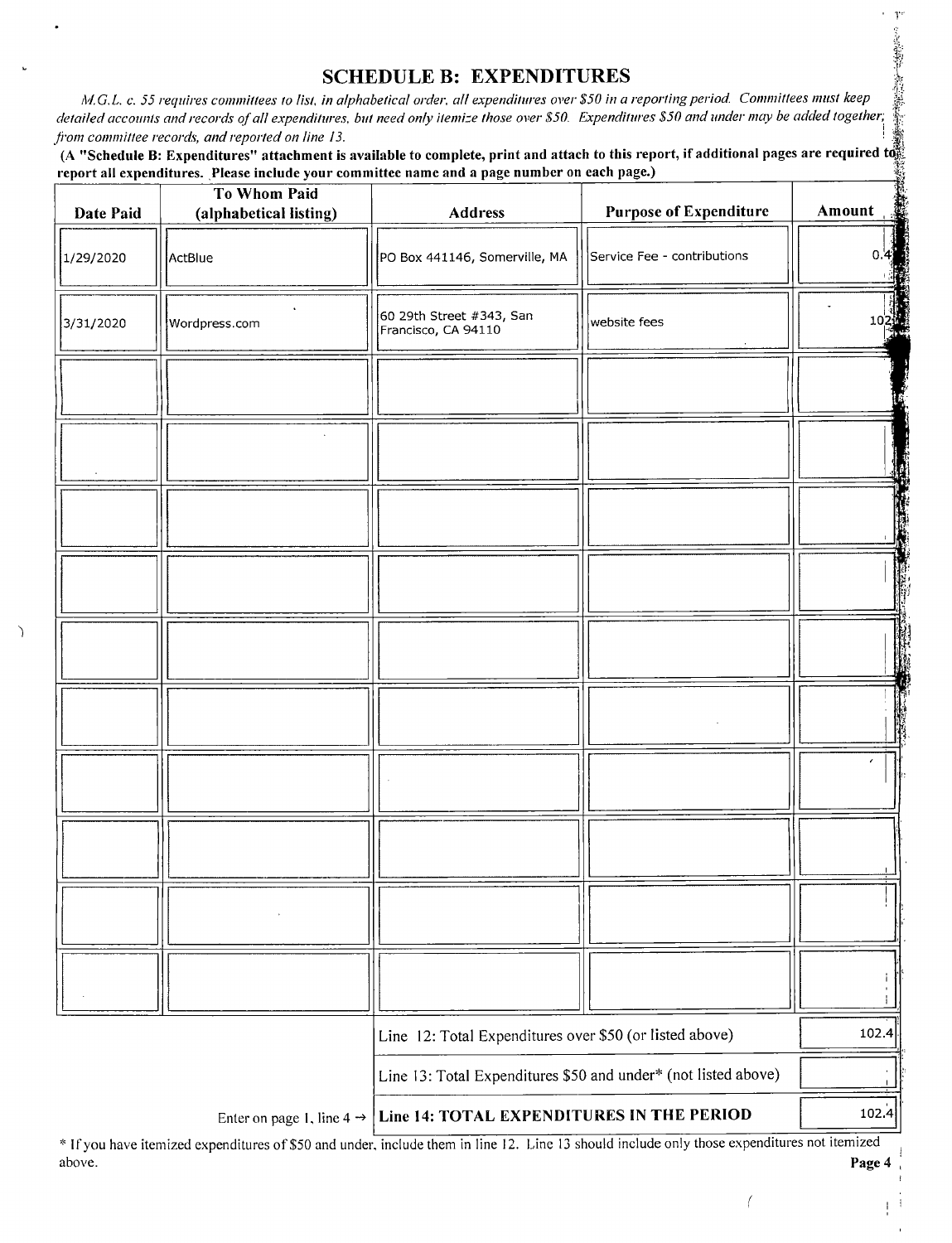| Date Paid | <b>To Whom Paid</b><br>(alphabetical listing) | <b>Address</b>                                                                                                                             | <b>Purpose of Expenditure</b> | Amount:   |
|-----------|-----------------------------------------------|--------------------------------------------------------------------------------------------------------------------------------------------|-------------------------------|-----------|
|           |                                               |                                                                                                                                            |                               |           |
|           |                                               |                                                                                                                                            |                               |           |
|           |                                               |                                                                                                                                            |                               |           |
|           |                                               |                                                                                                                                            |                               |           |
|           |                                               |                                                                                                                                            |                               |           |
|           |                                               |                                                                                                                                            |                               |           |
|           |                                               |                                                                                                                                            |                               | <b>AF</b> |
|           |                                               |                                                                                                                                            |                               |           |
|           |                                               |                                                                                                                                            |                               |           |
|           |                                               |                                                                                                                                            |                               |           |
|           |                                               |                                                                                                                                            |                               |           |
|           |                                               |                                                                                                                                            |                               |           |
|           |                                               |                                                                                                                                            |                               |           |
|           |                                               |                                                                                                                                            |                               |           |
|           |                                               |                                                                                                                                            |                               |           |
|           |                                               |                                                                                                                                            |                               |           |
|           |                                               |                                                                                                                                            |                               |           |
|           |                                               |                                                                                                                                            |                               |           |
|           |                                               |                                                                                                                                            |                               |           |
|           |                                               |                                                                                                                                            |                               |           |
|           |                                               |                                                                                                                                            |                               |           |
|           |                                               |                                                                                                                                            |                               |           |
|           |                                               |                                                                                                                                            |                               |           |
|           |                                               |                                                                                                                                            |                               |           |
|           |                                               |                                                                                                                                            |                               |           |
|           |                                               |                                                                                                                                            |                               |           |
|           |                                               |                                                                                                                                            |                               |           |
|           |                                               |                                                                                                                                            |                               |           |
|           |                                               |                                                                                                                                            |                               |           |
|           |                                               |                                                                                                                                            |                               |           |
|           |                                               | Line 12: Expenditures over \$50 (or listed above)                                                                                          |                               |           |
|           |                                               |                                                                                                                                            |                               |           |
|           |                                               | Line 13: Expenditures \$50 and under* (not listed above)                                                                                   |                               |           |
|           |                                               | Enter on page 1, line $4 \rightarrow$ Line 14: TOTAL EXPENDITURES IN THE PERIOD                                                            |                               | 102.4     |
|           |                                               | * If you have itemized expenditures of \$50 and under include them in line 12. Line 13 should include only those expenditures not itemized |                               |           |

#### SCHEDULE B: EXPENDITURES (continued)

If you have itemized expenditures of \$50 and under, include them in line 12. Line 13 should include only those expendi above.

 $\bar{x}$ 

1: YTi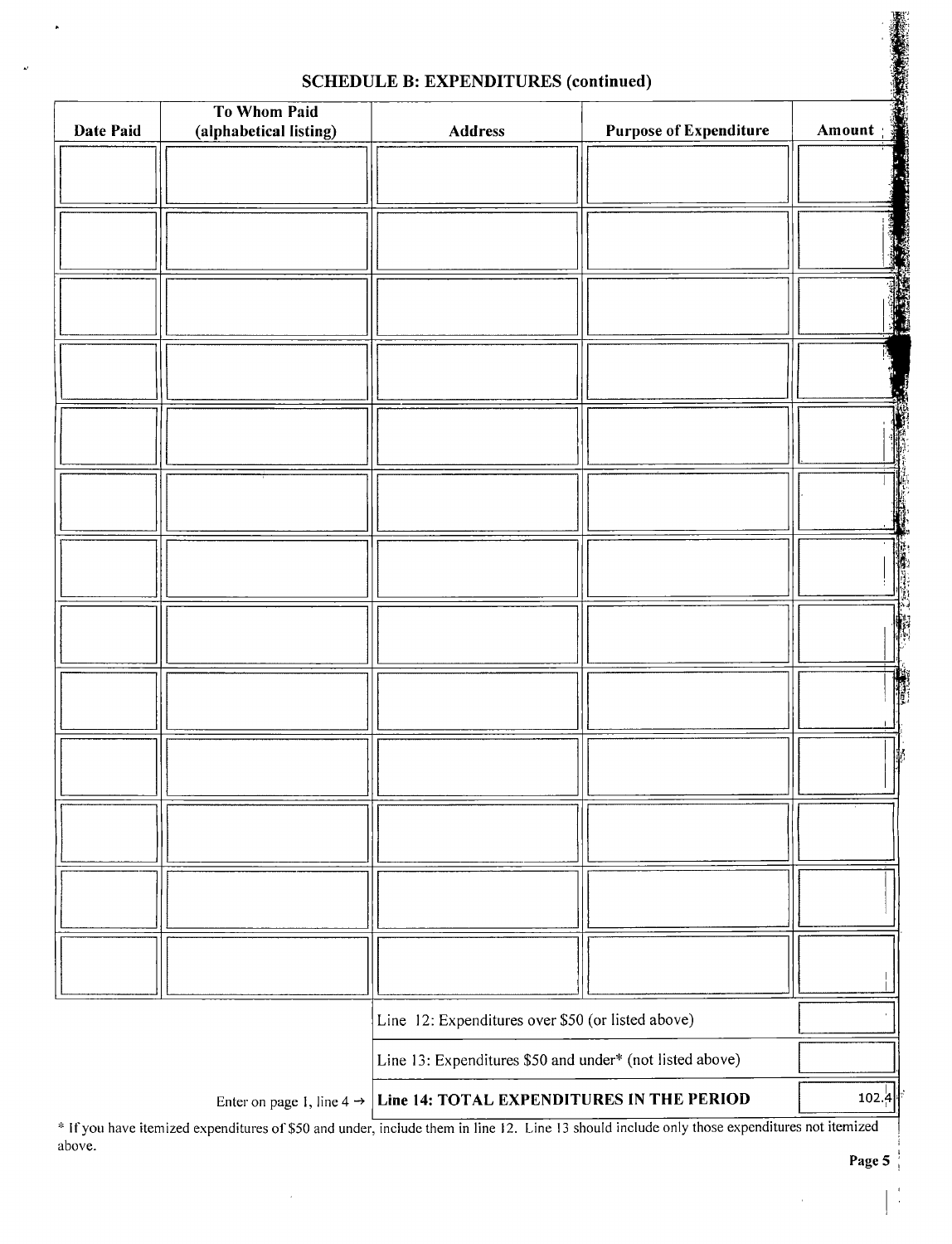## SCHEDULE C: "IN-KIND" CONTRIBUTIONS

Please itemize contributors who have made in-kind contributions of more than \$50. In-kind contributions \$50 and under may be; added together from the committee's records and included in line 16 on page 1.

| <b>Date Received</b> | From Whom Received* | <b>Description of Contribution</b><br><b>Residential Address</b>           | Value |
|----------------------|---------------------|----------------------------------------------------------------------------|-------|
|                      |                     |                                                                            |       |
|                      |                     |                                                                            |       |
|                      |                     |                                                                            |       |
|                      |                     |                                                                            |       |
|                      |                     |                                                                            |       |
|                      |                     |                                                                            |       |
|                      |                     |                                                                            |       |
|                      |                     |                                                                            |       |
|                      |                     |                                                                            |       |
|                      |                     |                                                                            |       |
|                      |                     |                                                                            |       |
|                      |                     |                                                                            |       |
|                      |                     |                                                                            |       |
|                      |                     | Line 15: In-Kind Contributions over \$50 (or listed above)                 |       |
|                      |                     | Line 16: In-Kind Contributions \$50 & under (not listed above)             |       |
|                      |                     | Enter on page 1, line $6 \rightarrow$ Line 17: TOTAL IN-KIND CONTRIBUTIONS | Ò     |

If an in- kind contribution is received from <sup>a</sup> person who contributes more than\$ <sup>50</sup> in <sup>a</sup> calendar year, you must report the name and address of the contributor; in addition, if the contribution is \$200 or more, you must also report the contributor's occupation and employer. Page 6